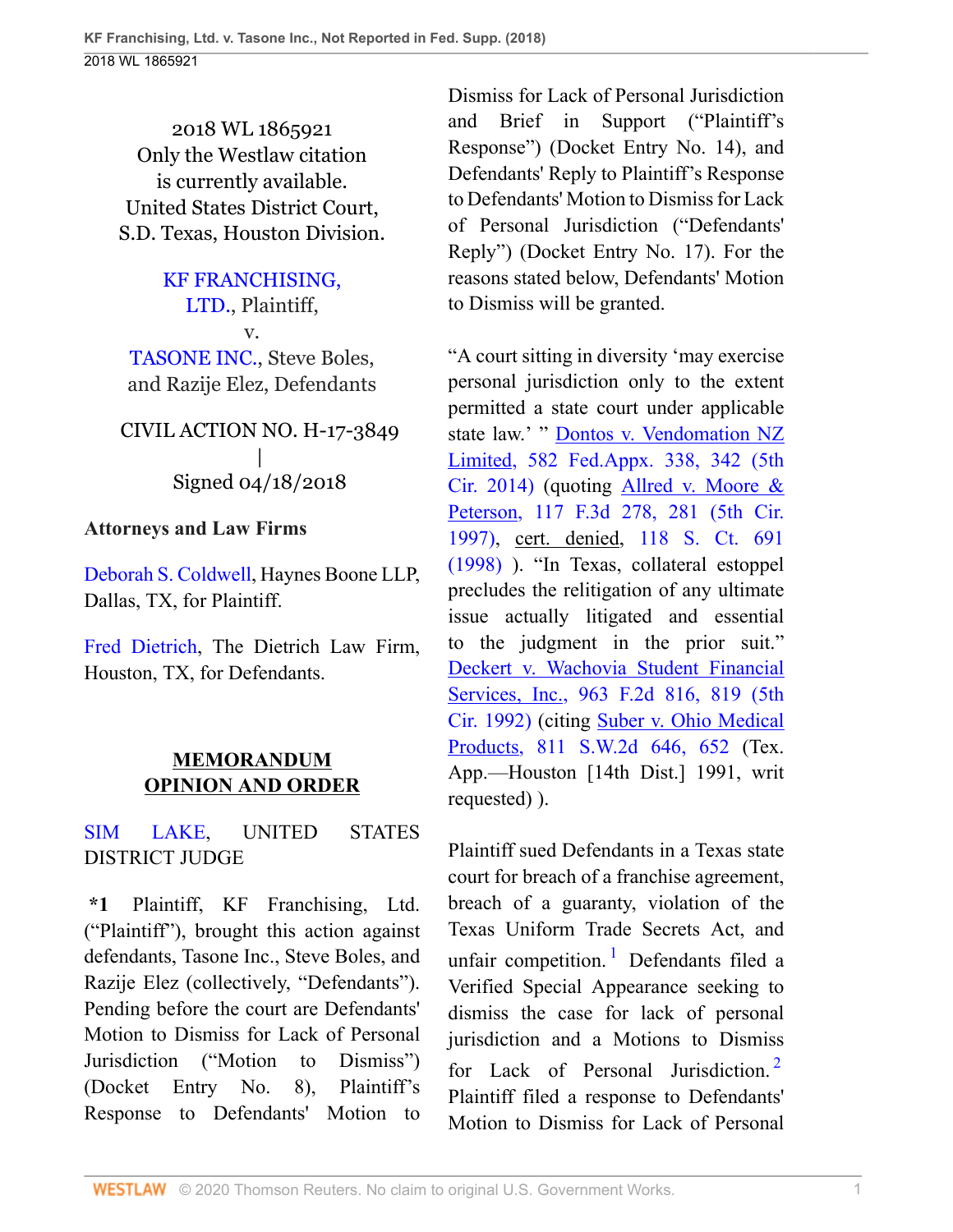<span id="page-1-6"></span><span id="page-1-5"></span>Jurisdiction.<sup>[3](#page-1-2)</sup> On March 31, 2017, the Texas court granted Defendants' Motions to Dismiss for Lack of Personal Jurisdiction.<sup>[4](#page-1-3)</sup> The Texas court ordered that

> with the sole exception of plaintiff's breach of contract claims ... all of plaintiff's claims, including KFF's claims involving intellectual property, misappropriation, trade secrets, infringement of trade marks or copyrights, violations of the Texas Uniform Trade Secrets Act, unfair competition, competition, breach of non-compete agreements, holding over and continuing to operate, and the breach of contract

<span id="page-1-7"></span>claims based upon these allegations, ... are dismissed for want of jurisdiction."<sup>[5](#page-1-4)</sup>

- <span id="page-1-0"></span>[1](#page-0-0) See Plaintiff's Verified Original Petition and Application for Permanent Injunction ("Original Petition"), Exhibit 1 to Motion to Dismiss, Docket Entry No. 8-1, pp. 11-15.
- <span id="page-1-1"></span>[2](#page-0-1) See Defendants' Verified Special Appearances & Original Answers, Exhibit 3 to Defendants' Reply, Docket Entry No. 17-1; Defendants'

Motions to Dismiss for Lack of Personal Jurisdiction & First Supplemental Special Appearances, Exhibit 4 to Defendants' Reply, Docket Entry No. 17-2.

- <span id="page-1-2"></span>[3](#page-1-5) See Plaintiff's Response to Defendants' Motions to Dismiss for Lack of Personal Jurisdiction and First Supplemental Special Appearances, Exhibit 5 to Defendants' Reply, Docket Entry No. 17-3.
- <span id="page-1-3"></span>[4](#page-1-6) Order Granting Motions to Dismiss for Lack of Personal Jurisdiction (Special Appearances) in the 215<sup>th</sup> Judicial District Court of Harris County, Texas ("Texas Order"), Cause No. 2016-65698, Exhibit 2 to Motion to Dismiss, Docket Entry No. 8-2, pp. 2-3.
- <span id="page-1-4"></span>[5](#page-1-7) Id.

**\*2** Instead of appealing the state court dismissal Plaintiff filed the pending action in this court for (1) "Breach of the Franchise Agreement—Covenant Against Competition" against all Defendants alleging that Defendants breached the Franchise Agreement by "owning, operating, accepting employment by and/ or holding an interest in a bakery" and by violating the covenant; (2) violations of the Lanham Act for copyright infringement; (3) misappropriation of trade secrets; (4) breach of the franchise agreement against defendant Tasone; (5) breach of guaranty against defendants Boles and Elez; (5) violation of the Texas Uniform Trade Secrets Act; (7) unfair competition; and (8) attorneys' fees. [6](#page-1-8) Plaintiff's Complaint is based on the same facts alleged in Plaintiff's Verified Original Petition in state court.

<span id="page-1-9"></span><span id="page-1-8"></span>[6](#page-1-9) Plaintiff's Verified Complaint ("Complaint"), Docket Entry No. 1, pp. 11-28.

Plaintiff argues that the state court dismissed Plaintiff's claims for lack of subject matter jurisdiction, not personal